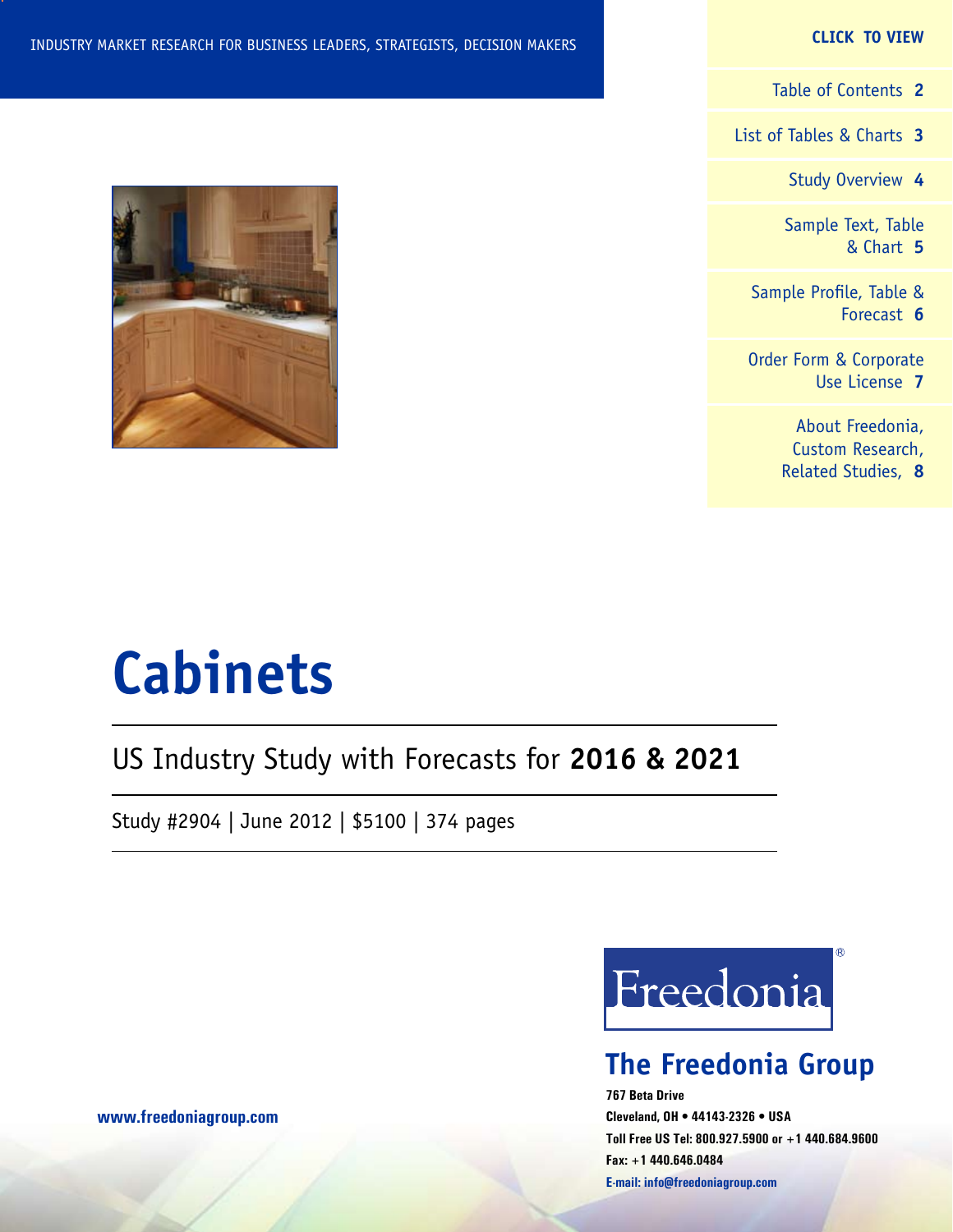### <span id="page-1-0"></span>Study #2904 June 2012 \$5100 374 Pages

**Cabinets**

US Industry Study with Forecasts for *2016 & 2021*

## **Table of Contents**

## Executive Summary

## Market EnvironmenT

| Macroeconomic Environment 5             |  |
|-----------------------------------------|--|
|                                         |  |
|                                         |  |
| Personal Income & Expenditures 13       |  |
| Consumer Financing  15                  |  |
|                                         |  |
| Residential Buildings22                 |  |
| Housing Completions 25                  |  |
|                                         |  |
| Improvements & Repairs34                |  |
| Nonresidential Buildings36              |  |
|                                         |  |
| Nonresidential Building Stock39         |  |
| Improvements & Repairs42                |  |
| Transportation Equipment Shipments 43   |  |
| Historical Market Trends46              |  |
|                                         |  |
| Regulatory Environment53                |  |
| Environmental Issues 53                 |  |
| Emissions Regulations 55                |  |
| Environmental & Other Certifications 58 |  |
|                                         |  |
|                                         |  |
|                                         |  |
|                                         |  |

## MATERIALS

| Material Characteristics 94 |  |
|-----------------------------|--|
| Material Development 96     |  |
|                             |  |
|                             |  |
|                             |  |

## PRODUCTS

|--|--|

| Kitchen Cabinet Characteristics 107 |
|-------------------------------------|
| Demand by Market  111               |
| Demand by Construction Method  113  |
|                                     |
|                                     |
|                                     |
| Demand by Material  124             |
|                                     |
|                                     |
| Other Bathroom Cabinets  132        |
| Demand by Material  136             |
| 0ther Cabinet Products  138         |
| Store Display Cabinets 140          |
| All Other Cabinets 141              |
| Entertainment Center Cabinets  143  |
| Home Office Cabinets 144            |
| Garage Cabinets  145                |
| Other Home Cabinets  145            |
| Miscellaneous Cabinets  146         |
| Demand by Material  146             |
|                                     |

## MARKETS

| Demand by Market & Application 150 |  |
|------------------------------------|--|
| Demand by Product & Material 153   |  |
|                                    |  |
|                                    |  |
| Improvements & Repairs 162         |  |
| Demand by Material  167            |  |
| Demand by Housing Type  169        |  |
|                                    |  |
|                                    |  |
| Manufactured Housing  174          |  |
|                                    |  |
|                                    |  |
| Improvements & Repairs 180         |  |
| Demand by Material  182            |  |
| Demand by Building Type 183        |  |
| Office & Commercial 185            |  |
|                                    |  |
|                                    |  |
|                                    |  |
| Demand by Application 191          |  |
| Demand by Material  193            |  |
|                                    |  |

## REGIONS

| Regional Demographic & Economic Trends 196 |  |
|--------------------------------------------|--|
|                                            |  |
| Population Patterns  199                   |  |
|                                            |  |
|                                            |  |

| Regional Demand for Cabinets 207 |  |
|----------------------------------|--|
|                                  |  |
|                                  |  |
| Middle Atlantic  212             |  |
|                                  |  |
| East North Central  217          |  |
| West North Central  218          |  |
|                                  |  |
| South Atlantic  222              |  |
| East South Central 224           |  |
| West South Central  225          |  |
|                                  |  |
|                                  |  |
|                                  |  |
|                                  |  |

Freedonia

## INDUSTRY STRUCTURE

| Industry Composition  234       |  |
|---------------------------------|--|
|                                 |  |
| Competitive Strategies 244      |  |
| Product Development 246         |  |
|                                 |  |
|                                 |  |
|                                 |  |
| Manufacturing Technologies  252 |  |
|                                 |  |
|                                 |  |
| Mergers & Acquisitions &        |  |
| Cooperative Agreements 261      |  |

## Company Profiles

| American Woodmark  267                  |  |
|-----------------------------------------|--|
| Armstrong World Industries  272         |  |
|                                         |  |
| Bertch Cabinet Manufacturing  276       |  |
| Cardell Kitchen and Bath Cabinetry  279 |  |
| Conestoga Wood Specialties 280          |  |
| Crystal Cabinet Works  283              |  |
|                                         |  |
|                                         |  |
| Fortune Brands Home & Security  293     |  |
|                                         |  |
|                                         |  |
|                                         |  |
| Huntwood Industries  309                |  |
|                                         |  |
|                                         |  |
|                                         |  |
|                                         |  |
|                                         |  |
|                                         |  |
|                                         |  |

(continued on following page)

## **Page 2 [Order now, click here!](#page-6-0)**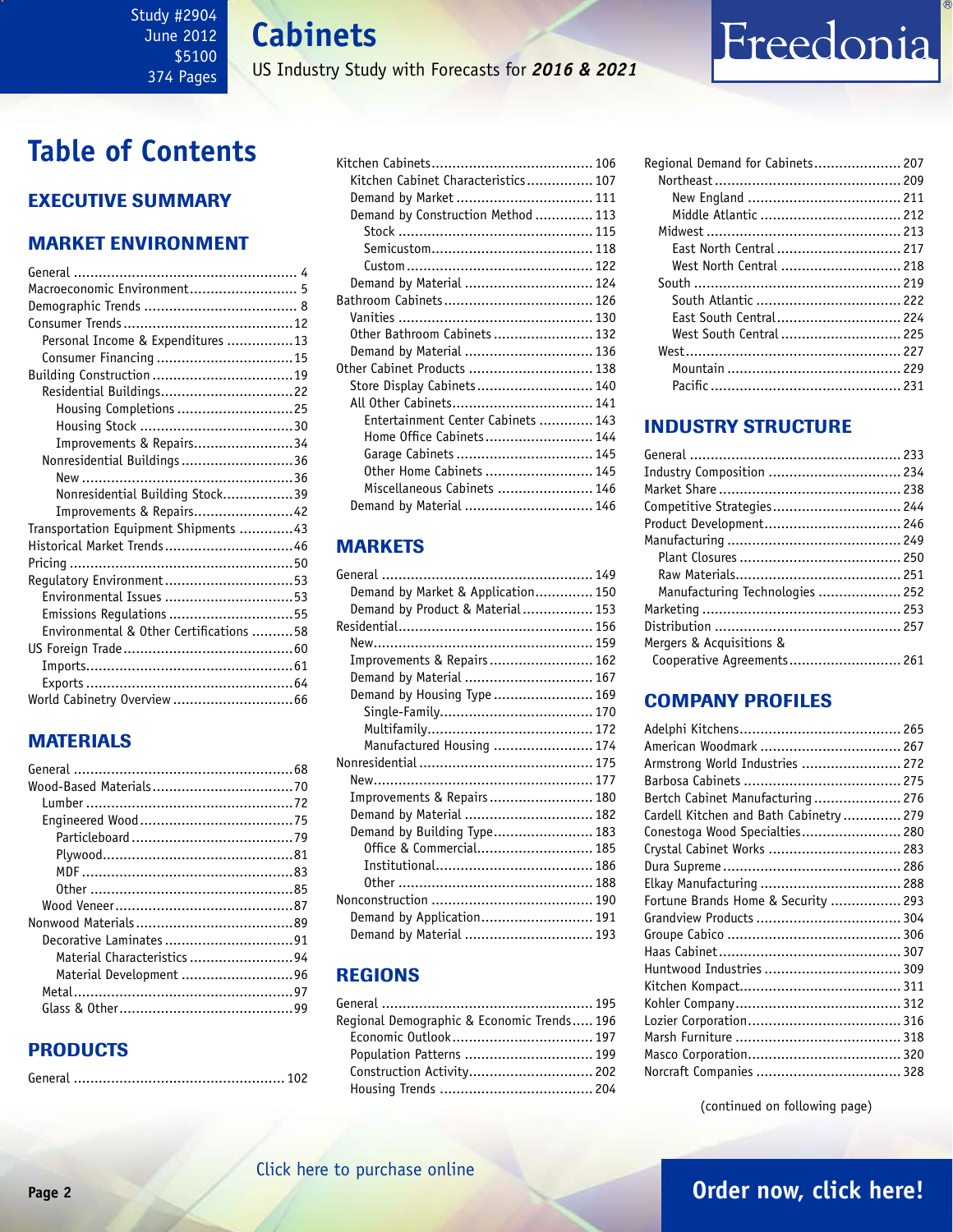**Cabinets**

US Industry Study with Forecasts for *2016 & 2021*

# Freedonia

## <span id="page-2-0"></span>**Table of Contents**

### Company Profiles

(continued from previous page)

| Republic National Cabinet  342              |  |
|---------------------------------------------|--|
|                                             |  |
|                                             |  |
|                                             |  |
|                                             |  |
|                                             |  |
| Woodcrafters Home Products 365              |  |
| Wood-Mode Incorporated  367                 |  |
| Additional Companies Mentioned in Study 370 |  |

## **List of Tables/Charts**

### Executive Summary

1 Summary Table...................................... 3

## Market EnvironmenT

| 1 | Macroeconomic Indicators  8                    |
|---|------------------------------------------------|
| 2 | Population & Households12                      |
|   | 3 Personal Consumption Expenditures  15        |
|   | 4 Consumer Financing Environment,              |
|   |                                                |
|   | 5 Building Construction Expenditures22         |
|   | 6 Residential Building Construction            |
|   |                                                |
|   | 7 New Housing Indicators 30                    |
| 8 | Housing Stock by Type 33                       |
|   | Cht Year of Construction of                    |
|   | Housing Stock, 2011 34                         |
|   | 9 Residential Improvement &                    |
|   | Repair Expenditures 36                         |
|   | 10 Nonresidential Building Construction        |
|   |                                                |
|   | 11 Nonresidential Building Stock41             |
|   | 12 Nonresidential Building Improvement         |
|   | & Repair Expenditures 43                       |
|   | 13 Transportation Equipment Shipments46        |
|   | 14 US Cabinet Market, 2001-2011 49             |
|   | Cht Cabinet Market, 2002-201150                |
|   | Cht Cabinet Pricing, 2001-2021 53              |
|   |                                                |
|   | Cht US Cabinet Imports by Source, 201164       |
|   | Cht US Cabinet Exports by Destination, 2011.66 |

### MATERIALS

|   | 1 Materials Used in Cabinet Production69    |
|---|---------------------------------------------|
|   | 2 Wood-Based Materials Used                 |
|   | in Cabinet Production72                     |
|   | 3 Lumber Use in Cabinet Production75        |
|   | 4 Engineered Wood Use in                    |
|   |                                             |
|   | Cht Engineered Wood Use in                  |
|   |                                             |
|   | 5 Wood Veneer Use in Cabinet Production  88 |
|   | 6 Nonwood Materials Used                    |
|   | in Cabinet Production91                     |
|   | 7 Decorative Laminates Used                 |
|   | in Cabinet Production93                     |
|   | 8 Metal Used in Cabinet Production 98       |
| q | Glass & Other Materials Used                |
|   | in Cabinet Production 101                   |

### **PRODUCTS**

| 1 Cabinet Supply & Demand 105                  |
|------------------------------------------------|
| Kitchen Cabinets Demand by Market 113<br>2     |
| 3 Kitchen Cabinet Demand                       |
| by Construction Method  115                    |
| 4 Stock Kitchen Cabinet                        |
| Demand by Market  118                          |
| 5 Semicustom Kitchen Cabinet                   |
| Demand by Market  121                          |
| 6 Custom Kitchen Cabinet                       |
| Demand by Market  124                          |
| 7 Kitchen Cabinet Demand by Material  126      |
| 8 Bathroom Cabinet Demand                      |
| by Market & Type  129                          |
| 9 Bathroom Vanity Demand by Market 132         |
| 10 Other Bathroom Cabinet                      |
| Demand by Market  136                          |
| 11 Vanity & Other Bathroom Cabinet             |
| Demand by Material 138                         |
| 12 Other Cabinet Demand by Market & Type 140   |
| 13 All Other Cabinet Demand by Type  142       |
| 14 Other Cabinet Demand by Material Type . 148 |
|                                                |

### MARKETS

| 1 Cabinet Demand by Market                    |
|-----------------------------------------------|
|                                               |
| 2 Cabinet Demand by Product & Material 156    |
| 3 Residential Cabinet Demand                  |
| by Product & Application  159                 |
| 4 New Residential Cabinet                     |
| Demand by Product  162                        |
| 5 Residential Improvement & Repair            |
| Cabinet Demand by Product 167                 |
| 6 Residential Cabinet Demand by Material, 169 |
|                                               |

| 7 Residential Cabinet Demand              |
|-------------------------------------------|
| by Housing Type  170                      |
| 8 Single-Family Housing Cabinet           |
| Demand by Application  172                |
| 9 Multifamily Housing Cabinet             |
| Demand by Application  173                |
| 10 Manufactured Housing Cabinet           |
| Demand by Application  175                |
| 11 Nonresidential Building Cabinet Demand |
| by Product & Application  177             |
| 12 New Nonresidential Building Cabinet    |
| Demand by Product  179                    |
| 13 Nonresidential Building Improvement &  |
| Repair Cabinet Demand by Product  181     |
| 14 Nonresidential Building Cabinet        |
| Demand by Material 183                    |
| 15 Nonresidential Building Cabinet        |
| Demand by Building Type 184               |
| 16 Office & Commercial Cabinet            |
| Demand by Application  186                |
| 17 Institutional Cabinet                  |
| Demand by Application  188                |
| 18 Other Nonresidential Building          |
| Cabinet Demand by Building                |
| Type & Application 190                    |
| 19 Nonconstruction Cabinet Demand         |
| by Product Type & Application  193        |
| 20 Nonconstruction Cabinet                |
| Demand by Material 194                    |

## REGIONS

| 1 Gross Domestic Product by Region 199   |
|------------------------------------------|
| 2 Population by Region 202               |
| 3 Construction Expenditures by Region204 |
| 4 Regional Housing Indicators  207       |
| 5 Cabinet Demand by Region  208          |
| Cht Cabinet Demand by Region, 2011 209   |
| 6 Northeast Cabinet Demand               |
| by Subregion & Market 211                |
| 7 Midwest Cabinet Demand                 |
| by Subregion & Market 216                |
| 8 South Cabinet Demand                   |
| by Subregion & Market 222                |
| 9 West Cabinet Demand                    |
| by Subregion & Market 229                |

### INDUSTRY STRUCTURE

| 1 US Cabinet Revenues for Selected             |  |
|------------------------------------------------|--|
| Manufacturers, 2011 236                        |  |
| Cht US Cabinet Market Share, 2011 238          |  |
| Cht US Cabinet Distribution Channels, 2011.261 |  |
| 2 Selected Cooperative Agreements 263          |  |
|                                                |  |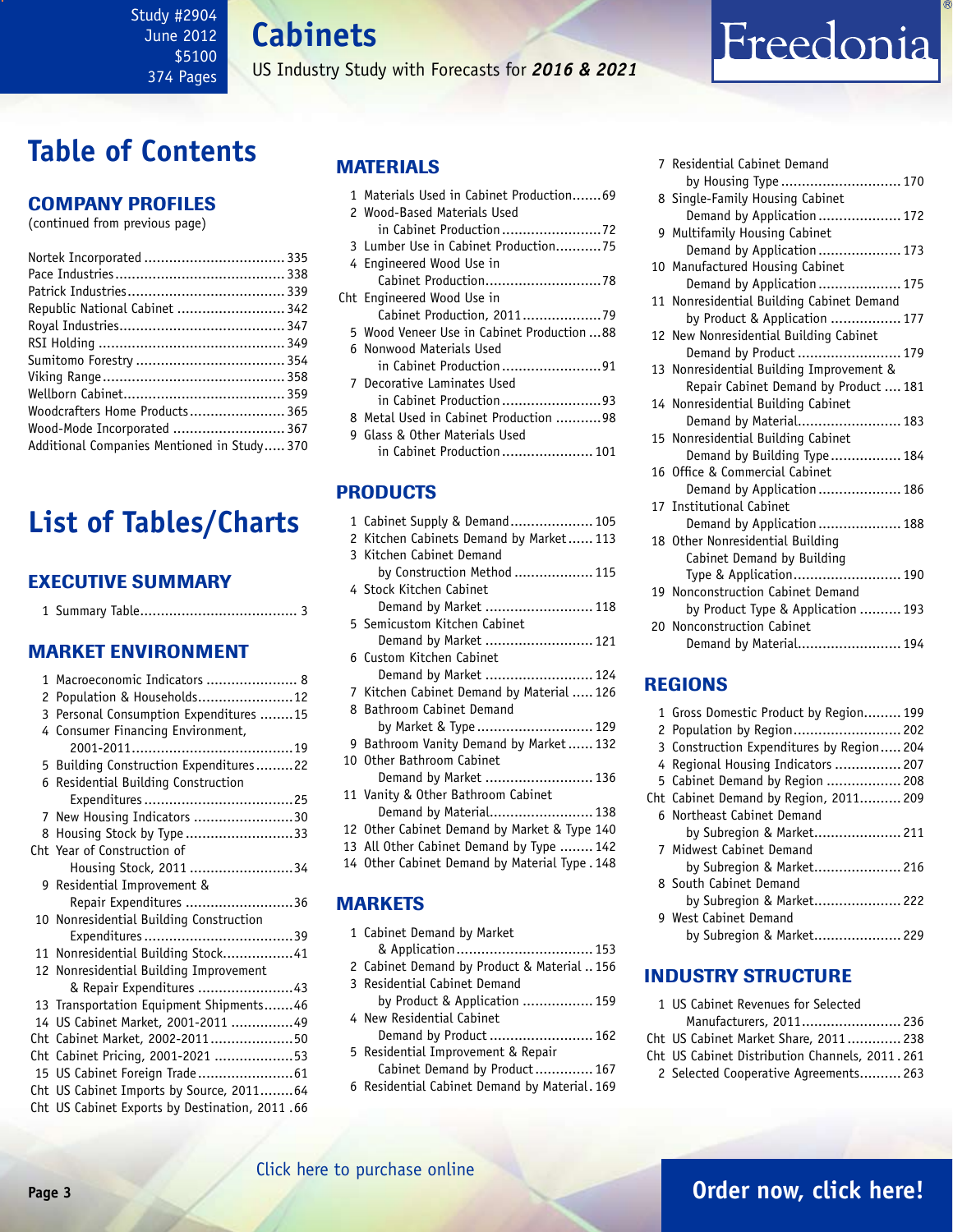**Cabinets** US Industry Study with Forecasts for *2016 & 2021*

*Although housing completions will remain below the level reached at their cyclical peak in 2006, the expected recovery will fuel gains in the residential market for cabinets through 2016.*

## **US demand to rise 8.2% annually through 2016**

<span id="page-3-0"></span>Study #2904 June 2012 \$5100 374 Pages

US demand for cabinets is forecast to rise 8.2 percent annually to \$15.3 billion in 2016. Growth will be driven by a rebound in housing completions from a depressed 2011 base. Although housing completions will remain below the level reached at their cyclical peak in 2006, the expected recovery will fuel gains in the residential market.

## **Residential market has best growth prospects**

The residential market accounts for the largest share of cabinet demand, so the turnaround in residential building construction spending will drive gains. The new housing segment will see the most rapid advances, although growth will also be supported by the improvement and repair market. Kitchen and bathroom renovations are a popular home improvement project, as homeowners will renovate these rooms to modernize them and improve their appearance. Cabinet replacement is often a part of these projects. Also, homeowners who were unable to engage in renovation projects during the 2007-2009 recession will undertake these projects as economic conditions improve.

Among cabinet types, the dominant kitchen cabinet segment will see the fastest growth. Demand will also be boosted by design trends that call for homes with more and larger cabinets to



store food products and cookware. Growing demand for cabinets with valueadded amenities, such as pull-out drawers and shelves, wine racks, and other features that improve kitchen convenience, will also boost gains.

Demand for bathroom cabinets is forecast to grow 6.5 percent per year to \$1.8 billion in 2016. Design trends that call for homes with multiple bathrooms will support demand, as these rooms frequently include medicine chests or vanities. Demand for other cabinets, such as those found in home theaters, laundry rooms, home offices, and other areas, is expected to reach \$950 million. Homeowners will opt for cabinets that provide secure and attractive storage

options compared to open shelving and free-standing furnishings.

Freedonia

Through 2016, demand for cabinets in the nonresidential market is anticipated to advance 6.5 percent annually to \$2.8 billion, driven by a rebound in construction spending. The office and commercial market will spur growth, as construction of retail sites will promote store display cabinet demand. Rising lodging, healthcare, and educational construction spending will also support demand for cabinets, as these structures incorporate cabinetry to provide secure storage space. In the nonconstruction market, cabinet demand will be boosted by rebounding shipments of recreational boats and recreational vehicles.

Copyright 2012 The Freedonia Group, Inc.

## **Page 4 [Order now, click here!](#page-6-0)**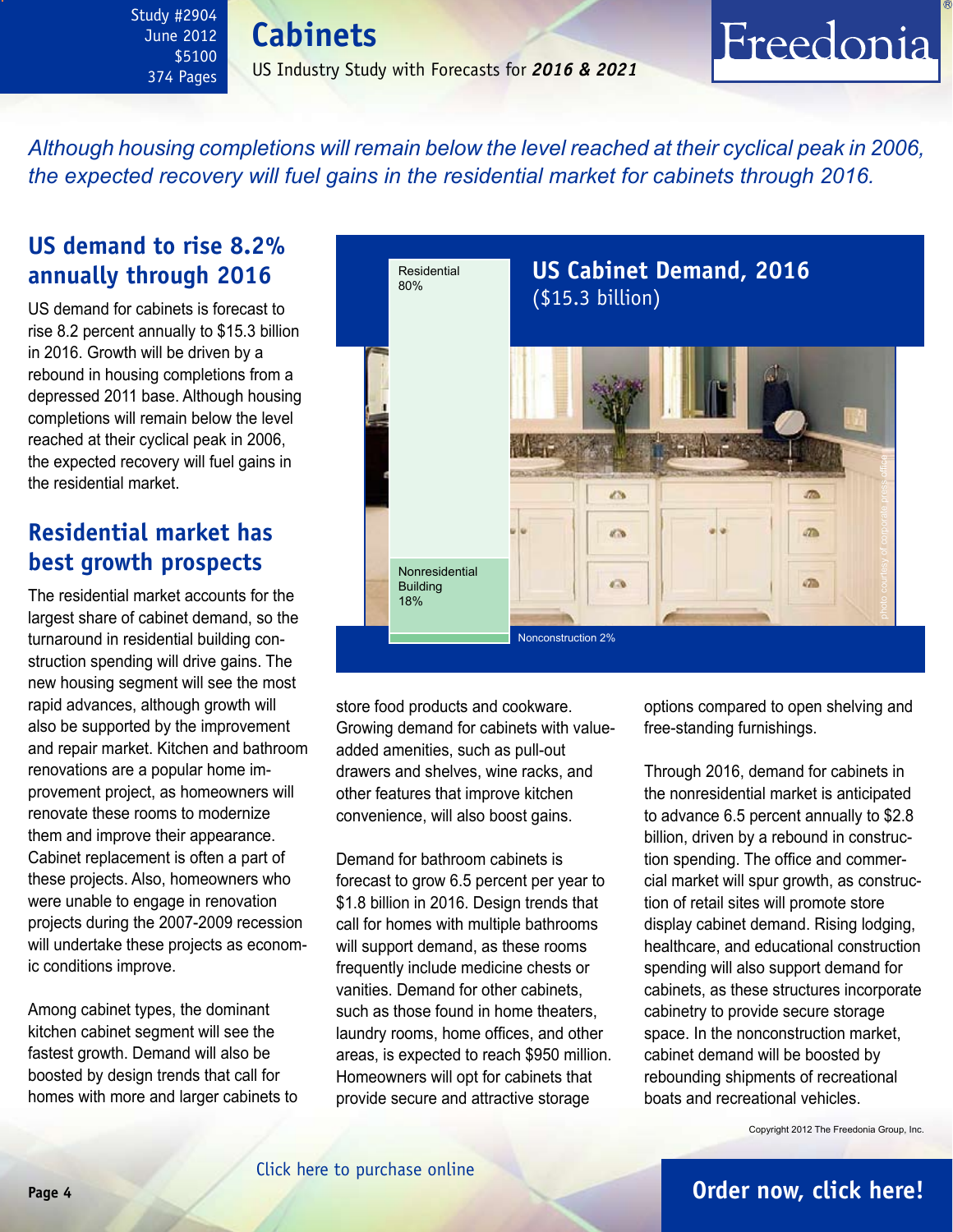#### <span id="page-4-0"></span>Study #2904 June 2012 \$5100 374 Pages **Cabinets**

US Industry Study with Forecasts for *2016 & 2021*

## **Sample Text, Table & Chart**



Freedonia

#### **products**

**Entertainment Center Cabinets --** Demand for entertainment Center Cabinets --

in 2016. Growth will be spin-text in home there interest in home theorem that  $\epsilon$ and large-**SAMPLE** Homeowners increased that separate spaces to watch movies, and play video games. Cabinets c<br>  $\begin{array}{ccc}\n\bullet & \bullet \\
\bullet & \bullet\n\end{array}$   $\begin{array}{ccc}\n\bullet & \bullet \\
\bullet & \bullet\n\end{array}$   $\begin{array}{ccc}\n\bullet & \bullet \\
\bullet & \bullet\n\end{array}$   $\begin{array}{ccc}\n\bullet & \bullet \\
\bullet & \bullet\n\end{array}$ consoles to DVDs and game discussed by a have discover, these cabinets can have discs. Moreover, these cabinets can have discussed by  $\alpha$ **text**

such value- $\sim$  doors and pull-out shelves it easier to access the contents of the cabinet. For instance, 2010 Wellborn Cabinet introduced the MEDIA LIFE line of designed to house technology equipment. MEDIA LIFE ca removable backs to facilitate access to wiring, brackets for

televisions, and USB ports. These cabinets are offered in a of sizes and configurations, including smaller-sized models that can be installed in kitchens and larger-sized types for use in family rooms and entertainment centers.

Demand will also be supported by the nonresidential market. Interest in multimedia presentations and telecommuting will encourage business owners to invest in projectors, screens, and other devices. Some consumers may use cabinets to store these components as a more attractive alternative to other storage solutions.

Entertainment center cabinets will continue to face heavy competition from other storage options going forward. Open shelving age systems, and free-standing furniture are all used to provide These items are often less expensive than cabinetry and are g easier to install. Furnishings and RTA systems can also be transported to the transported vertex of  $\alpha$ to a new residence or office if the homeowner or business re Dedicated entertainment center cabinets also compete with k cabinets adapted for use in entertainment centers.





[Click here to purchase online](http://www.freedoniagroup.com/DocumentDetails.aspx?Referrerid=FM-Bro&StudyID=2904)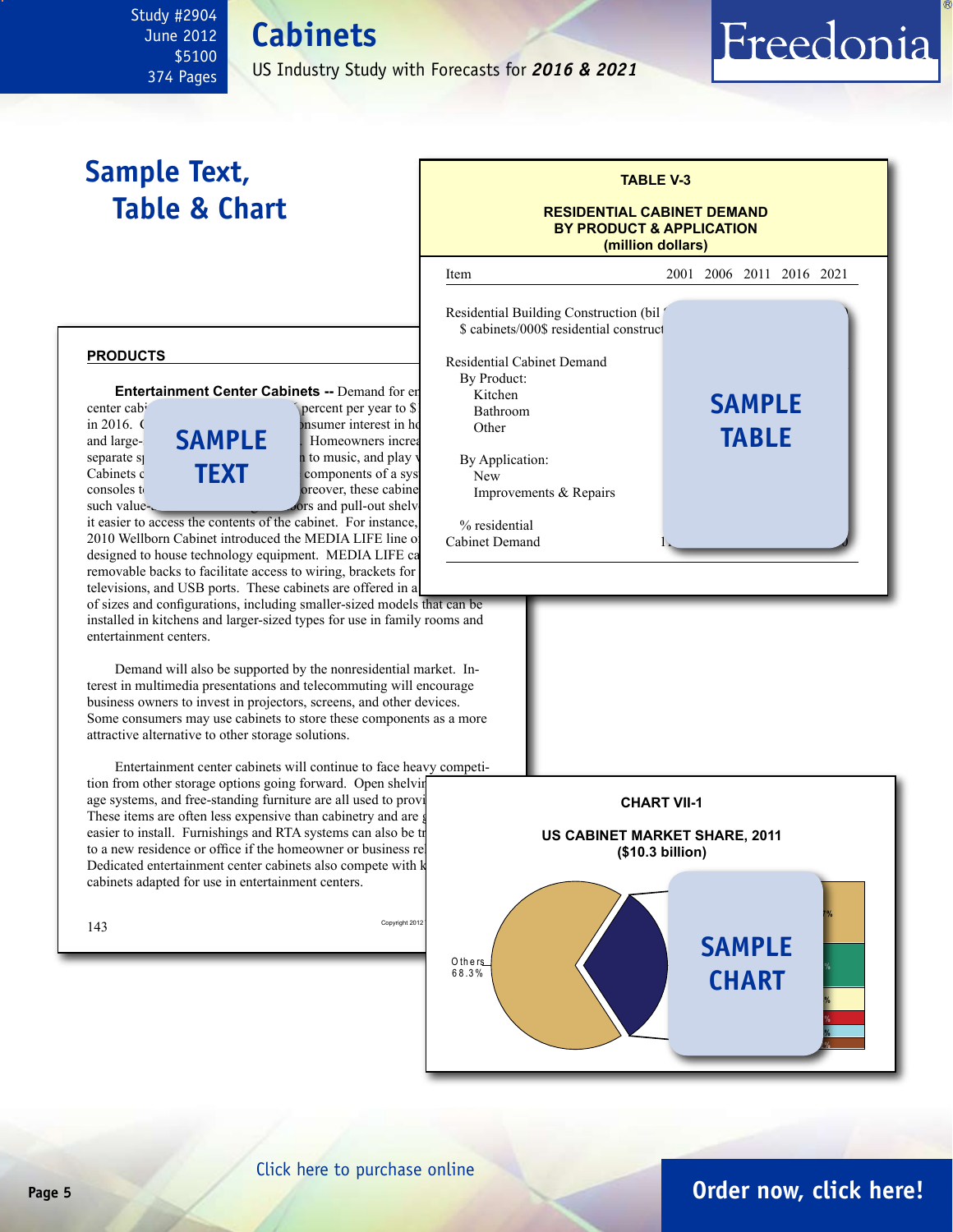### <span id="page-5-0"></span>Study #2904 June 2012 \$5100 374 Pages

**Cabinets**

US Industry Study with Forecasts for *2016 & 2021*

## **Sample Profile, Table & Forecast**

#### **COMPANY PROFILES**

**Cardell Kitchen & Bath Cabinetry** 3215 North Pan Am Expressway San Antonio, TX 78219 210-225-0290 http://www.ca

Annual Sales: Employment:

Key Products

Cardell K<sub>itch</sub>en and Bath Cardell K<sub>itch</sub>en and Bath Cabinetry is a manufacturer of cabi-

nets for various residential applications. The privately held company, which also operates as BJ Tidell Industries Incorporated, is a portfolio company of HIG Capital LLC. Cardell has manufacturing facilities in El Campo and San Antonio, Texas, with over 900,000 square feet of manufacturing space.

**sample**

**profile**

The Company sells cabinets for use in the kitchen, bath, home office, study, media room, and laundry room primarily through the SPEC-TRUM 360 and ODYSSEY lines. Cardell cabinets have construction features such as 5/8-inch-thick solid hardwood dovetail drawer boxes; six-way, fully adjustable concealed hinges with BLUMOTION soft close; full-extension under-mount soft-close drawer glides; and built-in half shelves, or optional full shelves. The ODYSSEY line offers allplywood construction, while the SPECTRUM 360 line has laminate substrate or optional plywood end panels. Cardell's cabinet doors are offered in various styles in standard overlay, semi-full overlay, and full overlay, with panel choices of flat, recessed, raised and knotty raised, thermofoil, veneer face, and quarter sawn. Door styles by the Company include WYNDHAM ARCH, NANTUCKET II, SPINEL, DEVON-SHIRE II, and ARISTO. Cardell also offers a range of glazes,

| Item                                                                                                                                                                               | 2001 2006 2011 2016 2021 |                               |  |
|------------------------------------------------------------------------------------------------------------------------------------------------------------------------------------|--------------------------|-------------------------------|--|
| South Construction Expenditures (bil $\frac{1}{2}$ )<br>\$ cabinets/000\$ construction                                                                                             |                          |                               |  |
| South Cabinet Demand<br>By Subregion:<br>South Atlantic<br><b>East South Central</b><br><b>West South Central</b><br>By Market:<br>Residential<br>Nonresident Bldg/Nonconstruction |                          | <b>SAMPLE</b><br><b>TABLE</b> |  |
| $%$ South                                                                                                                                                                          |                          |                               |  |

**TABLE VI-8**

Freedonia

"In 2011, the South was the largest regional market for cabinets, with 39 percent of demand. Through 2016, demand for cabinets in the region is forecast to advance 8.9 percent annually to \$6.1 billion. This aboveaverage rate of growth will be driven by the residential market, as housing completions in the South rise from their low 2011 base. Furthermore, the South is forecast to see the fastest growth in existing home sales and housing stock through 2016." --Section VI, pg. 220

## **Page 6 [Order now, click here!](#page-6-0)**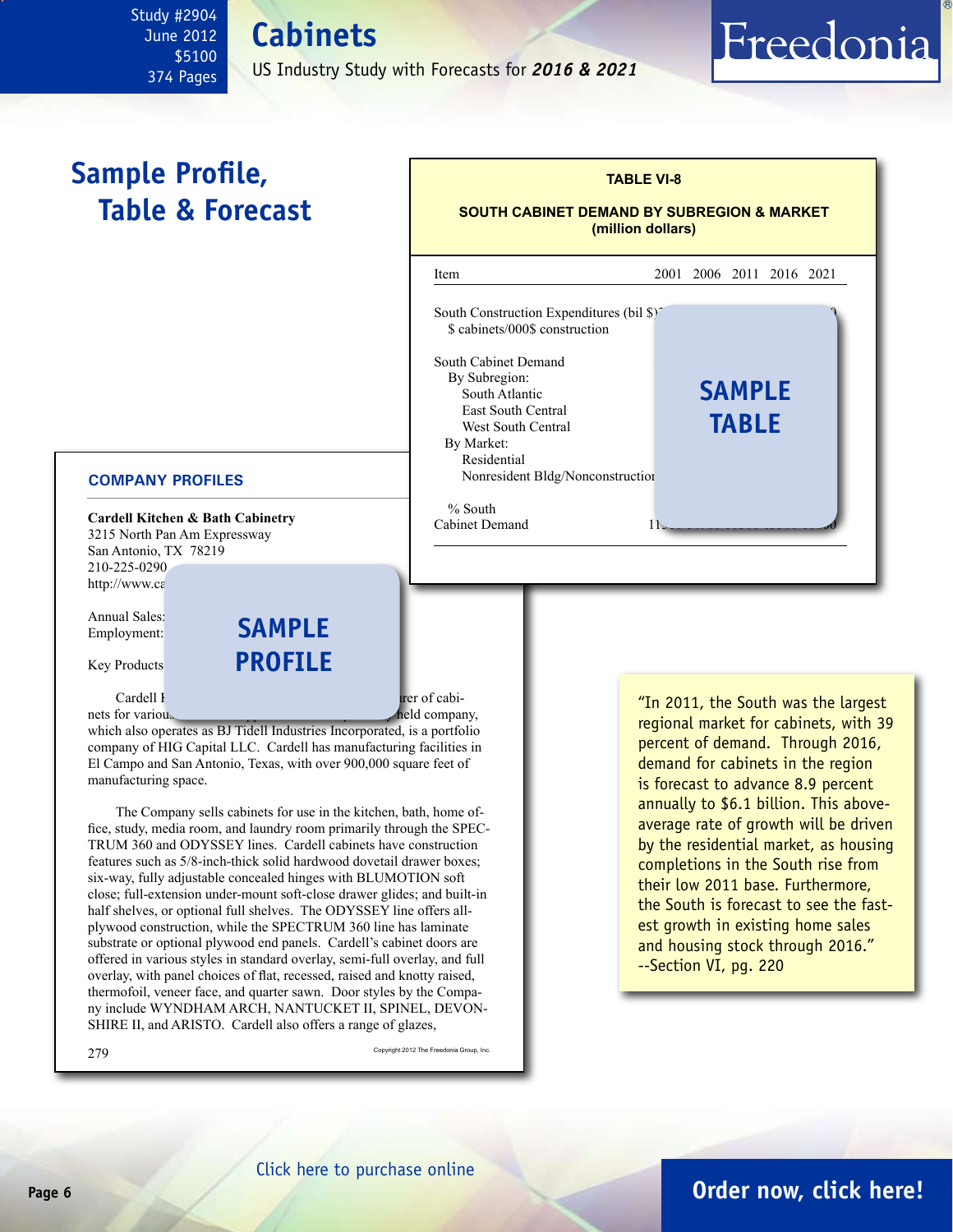## <span id="page-6-0"></span>**ORDER INFORMATION**

**Five Convenient Ways to Order**

INDUSTRY MARKET RESEARCH FOR BUSINESS LEADERS, STRATEGISTS, DECISION MAKERS

# Freedonia

**ONLINE: [www.freedoniagroup.com](http://www.freedoniagroup.com/DocumentDetails.aspx?Referrerid=FM-Bro&StudyID=2904)**

**MAIL: Print out and complete the order form and send to The Freedonia Group (see address at the bottom of this form)**

**PHONE: Call toll free, 800.927.5900 (US) or +1 440.684.9600**

**FAX: +1 440.646.0484 (US)**

**EMAIL: [info@freedoniagroup.com](mailto:info@freedoniagroup.com)**

#### **Free Handling & Shipping**

**There is NO charge for handling or UPS shipping in the US. Expect delivery in 3 to 5 business days. Outside the US, Freedonia provides free airmail service. Express delivery is available at cost.**

#### **Orders Outside of the US**

**Checks must be made payable in US funds, drawn against a US bank and mailed directly to The Freedonia Group. For wire transfers please contact our customer service department at info@ freedoniagroup.com. Credit cards accepted.**

#### **Credit Card Orders**

**For convenience, Freedonia accepts American Express, MasterCard or Visa. Credit card purchases must include account number, expiration date and authorized signature.**

#### **Save 15%**

**If you order three (3) different titles at the same time, you can receive a 15% discount. If your order is accompanied by a check or wire transfer, you may take a 5% cash discount (discounts do not apply to Corporate Use Licenses).**

#### **Corporate Use License**

**Now every decision maker in your organization can act on the key intelligence found in all Freedonia studies. For an additional \$2600, companies receive unlimited use of an electronic version (PDF) of the study. Place it on your intranet, e-mail it to coworkers around the world, or print it as many times as you like,** 

### [Click here to learn more about](http://www.freedoniagroup.com/pdf/FreedoniaCULBro.pdf)  [the Corporate Use License](http://www.freedoniagroup.com/pdf/FreedoniaCULBro.pdf)

| <b>ORDER FORM</b><br><b>IF WEB. 2904</b>                                                                                                              |                                                                                                                                                                                                                                      |
|-------------------------------------------------------------------------------------------------------------------------------------------------------|--------------------------------------------------------------------------------------------------------------------------------------------------------------------------------------------------------------------------------------|
|                                                                                                                                                       |                                                                                                                                                                                                                                      |
|                                                                                                                                                       |                                                                                                                                                                                                                                      |
|                                                                                                                                                       |                                                                                                                                                                                                                                      |
| $+$ \$2600<br>Corporate Use License (add to study price) *<br>П                                                                                       |                                                                                                                                                                                                                                      |
| Additional Print Copies @ \$600 each *                                                                                                                |                                                                                                                                                                                                                                      |
| Total (including selected option) \$                                                                                                                  | Division <b>Division Division Division Division Division Division Division Division Division Division Division Division Division Division Division Division Division Division Division Div</b>                                       |
| □ Enclosed is my check (5% discount) drawn on a US bank and payable to<br>The Freedonia Group, Inc., in US funds (Ohio residents add 7.75% sales tax) | Street (No PO Box please)                                                                                                                                                                                                            |
|                                                                                                                                                       |                                                                                                                                                                                                                                      |
| □ Bill my company □ American Express □ MasterCard □ Visa                                                                                              |                                                                                                                                                                                                                                      |
| MМ<br>YY                                                                                                                                              |                                                                                                                                                                                                                                      |
|                                                                                                                                                       |                                                                                                                                                                                                                                      |
| Credit Card #<br><b>Expiration Date</b>                                                                                                               |                                                                                                                                                                                                                                      |
|                                                                                                                                                       | Email <b>Executive Contract Contract Contract Contract Contract Contract Contract Contract Contract Contract Contract Contract Contract Contract Contract Contract Contract Contract Contract Contract Contract Contract Contrac</b> |
|                                                                                                                                                       |                                                                                                                                                                                                                                      |

**\* Please check appropriate option and sign below to order an electronic version of the study.**

#### **Corporate Use License Agreement**

**The above captioned study may be stored on the company's intranet or shared directory, available to company employees. Copies of the study may be made, but the undersigned represents that distribution of the study will be limited to employees of the company.**

#### **Individual Use License Agreement**

**The undersigned hereby represents that the above captioned study will be used by only \_\_\_ individual(s) who are employees of the company and that the study will not be loaded on a network for multiple users. In the event that usage of the study changes, the Company will promptly notify Freedonia of such change and will pay to Freedonia the appropriate fee based on Freedonia's standard fee schedule then in effect. Note: Entire company corporate use license, add \$2600; one additional user, add \$600; two additional users, add \$1200; three additional users, add \$1800.**

**Signature Signature**

**The Freedonia Group, Inc. 767 Beta Drive • Cleveland, OH • 44143-2326 • USA • [Web site: www.freedoniagroup.com](http://www.freedoniagroup.com/Home.aspx?ReferrerId=FM-Bro) Tel US: 800.927.5900 or +1 440.684.9600 • Fax: +1 440.646.0484 • [e-mail: info@freedoniagroup.com](mailto:info@freedoniagroup.com)**